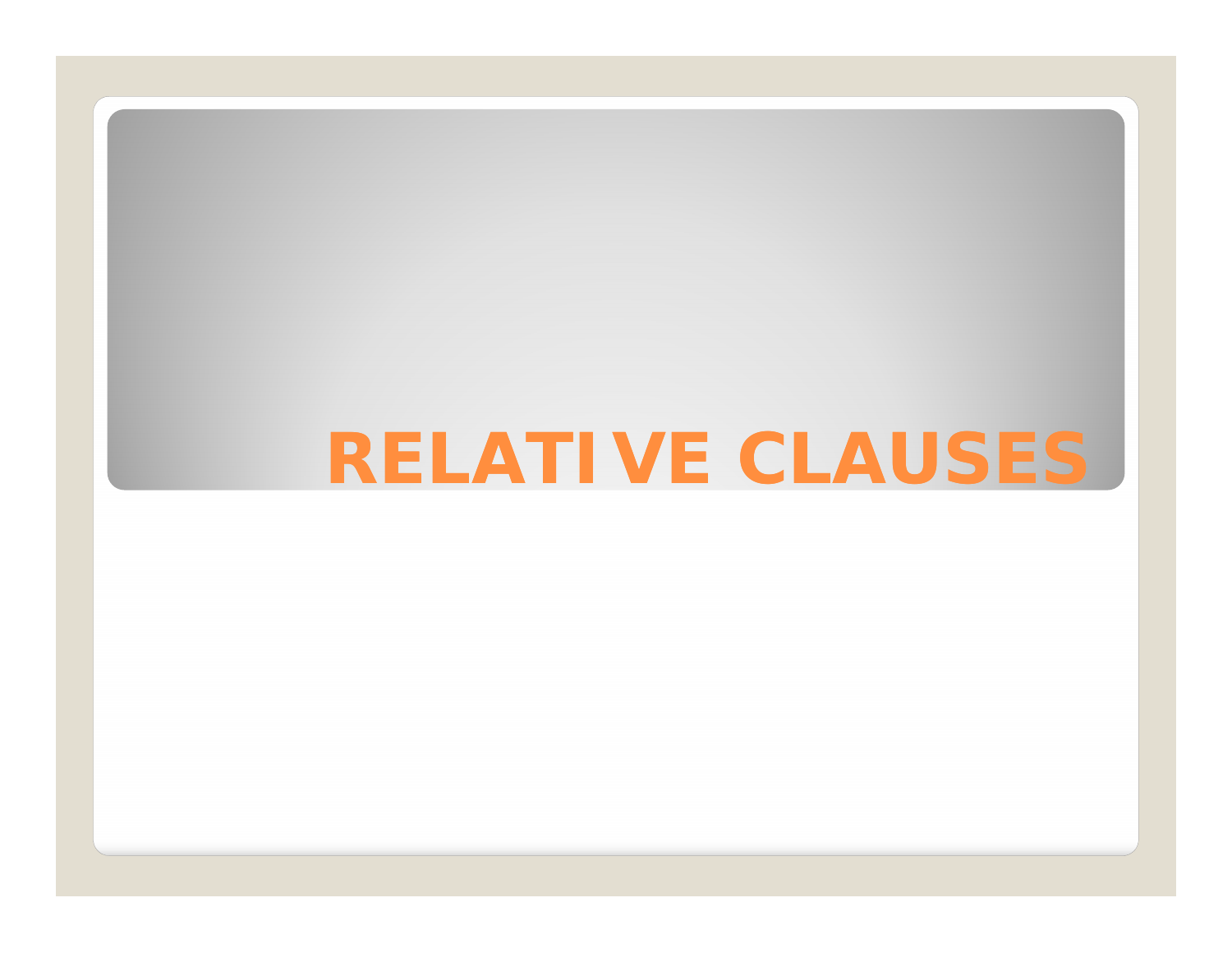# · Dependant clause (subordinate clause) that modifies a noun phrase or a noun.

#### **RELATIVE CLAUSE IS…**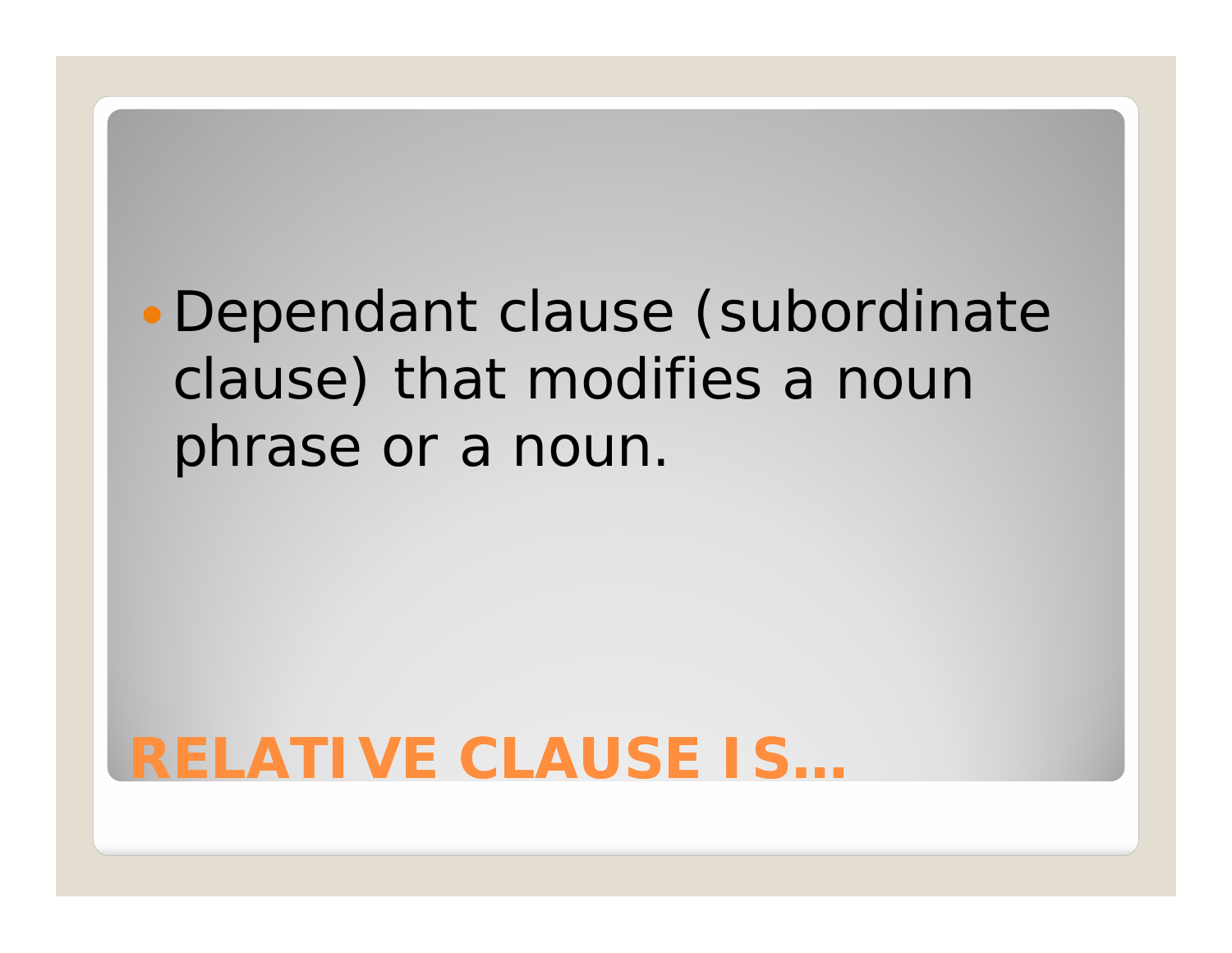A pronoun that marks a relative clause within a larger sentence.

• It relates the relative (and hence subordinate) clause to the noun that it modifies.

### **RELATIVE PRONOUN IS…**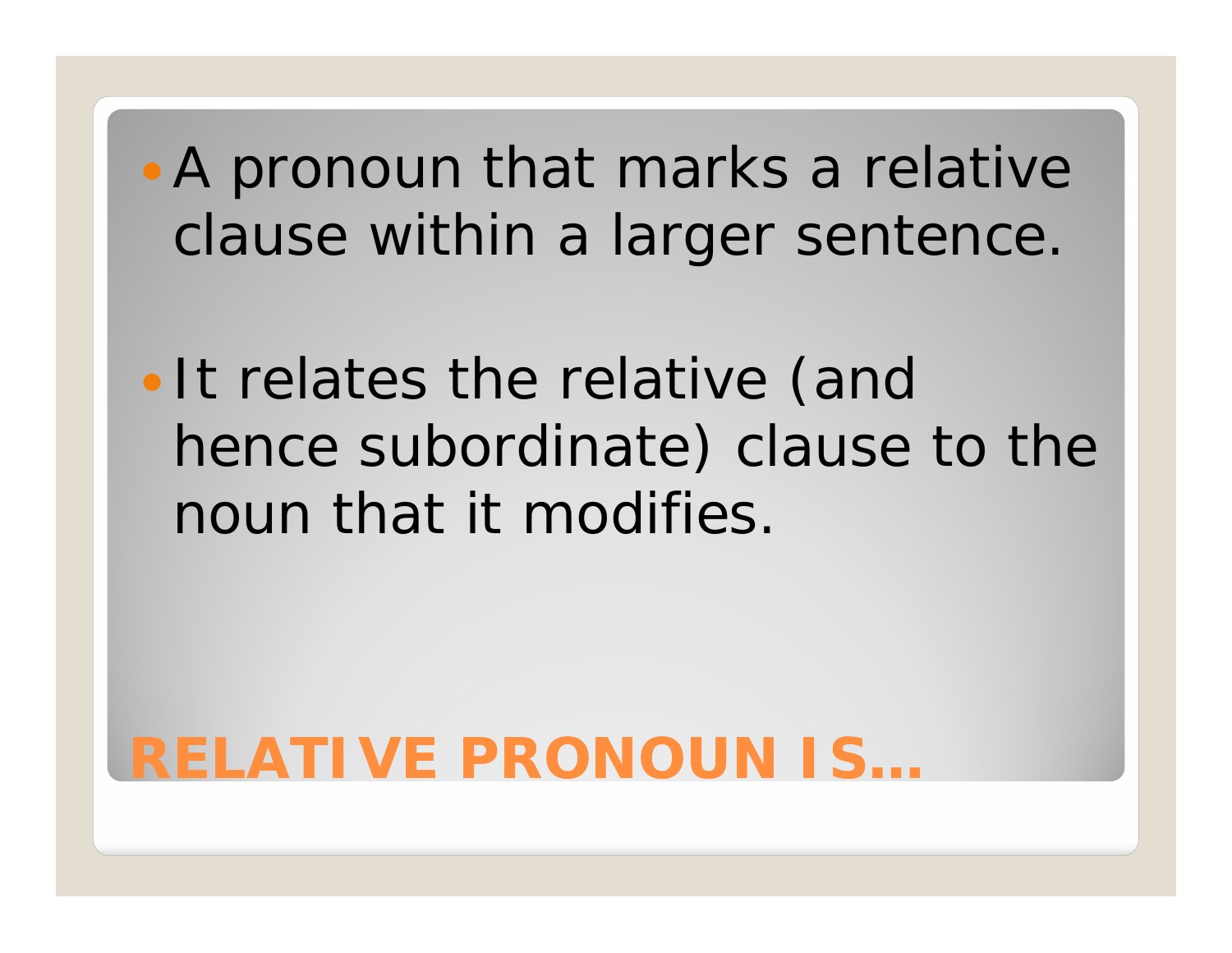| <b>Relative</b><br><b>Pronoun</b> | <b>Use</b>                                                                                                                   | <b>Example</b>                                                     |  |
|-----------------------------------|------------------------------------------------------------------------------------------------------------------------------|--------------------------------------------------------------------|--|
| who                               | subject/object pronoun for people                                                                                            | That's the man who<br>teaches.                                     |  |
| which                             | subject/object pronoun for animals<br>and things                                                                             | There is a problem <i>which</i><br>worries me.                     |  |
| which                             | referring to a whole sentence<br>He eliminated the virus,<br>which surprised us a lot.                                       |                                                                    |  |
| whose                             | possession (for people, animals<br>He went to a meeting whose<br>and things)<br>purpose he didn't know.                      |                                                                    |  |
| whom                              | object pronoun for people                                                                                                    | I was invited by the<br>professor whom I met at<br>the conference. |  |
| that                              | subject/object pronoun for people,<br>animals and things in defining<br>relative clauses (who or which are<br>also possible) | I don't like the book that<br>you read.                            |  |

#### **RELATIVE PRONUNS**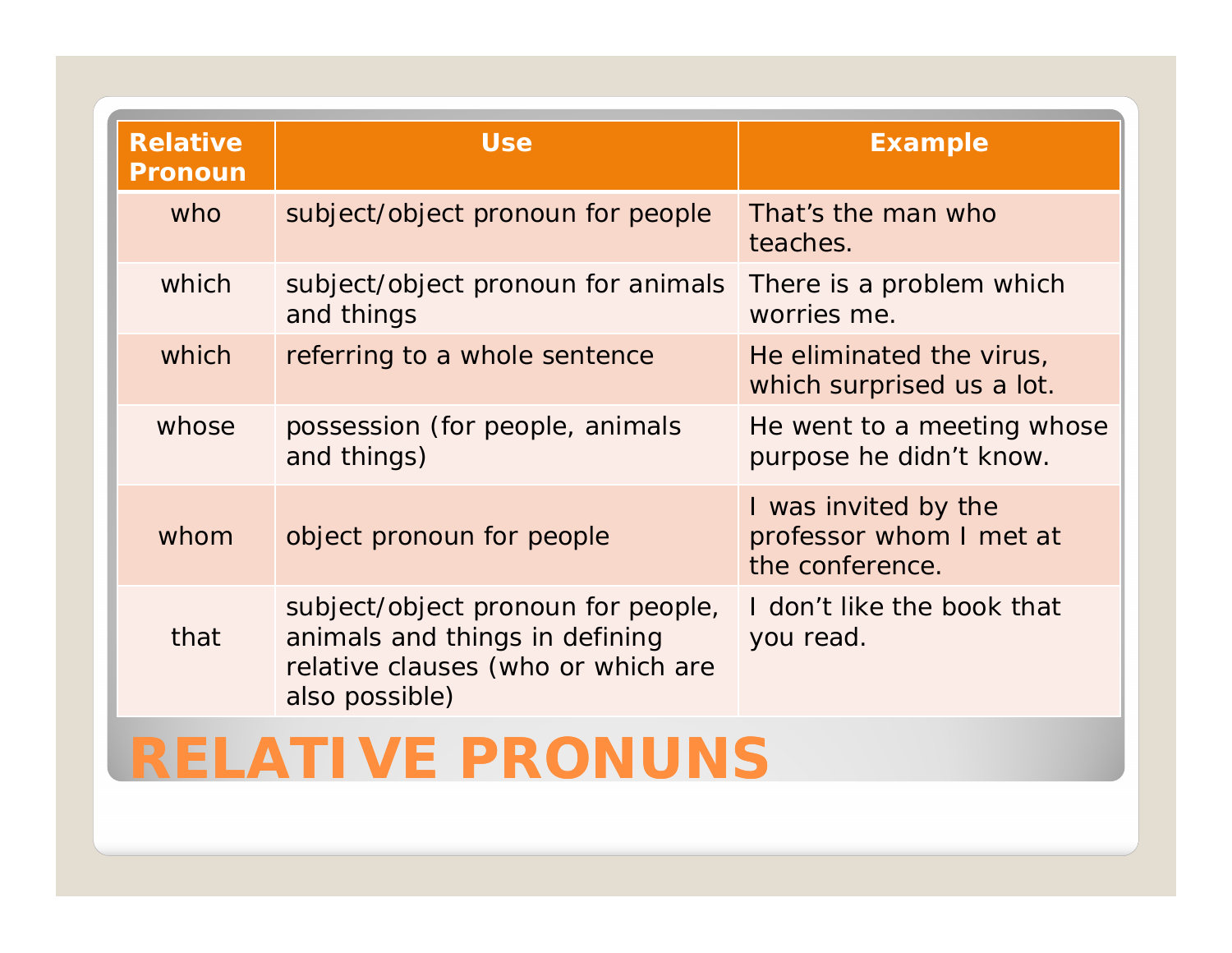• Subject and object pronouns have the same form: *who, which* and *that*.

However, if a relative pronoun is followed by a verb, the relative pronoun is *<sup>a</sup> subject pronoun*. If a relative pronoun is not followed by a verb, but is followed by a noun or a pronoun, the relative pronoun is *an object pronoun.*

### **Subject and object pronouns**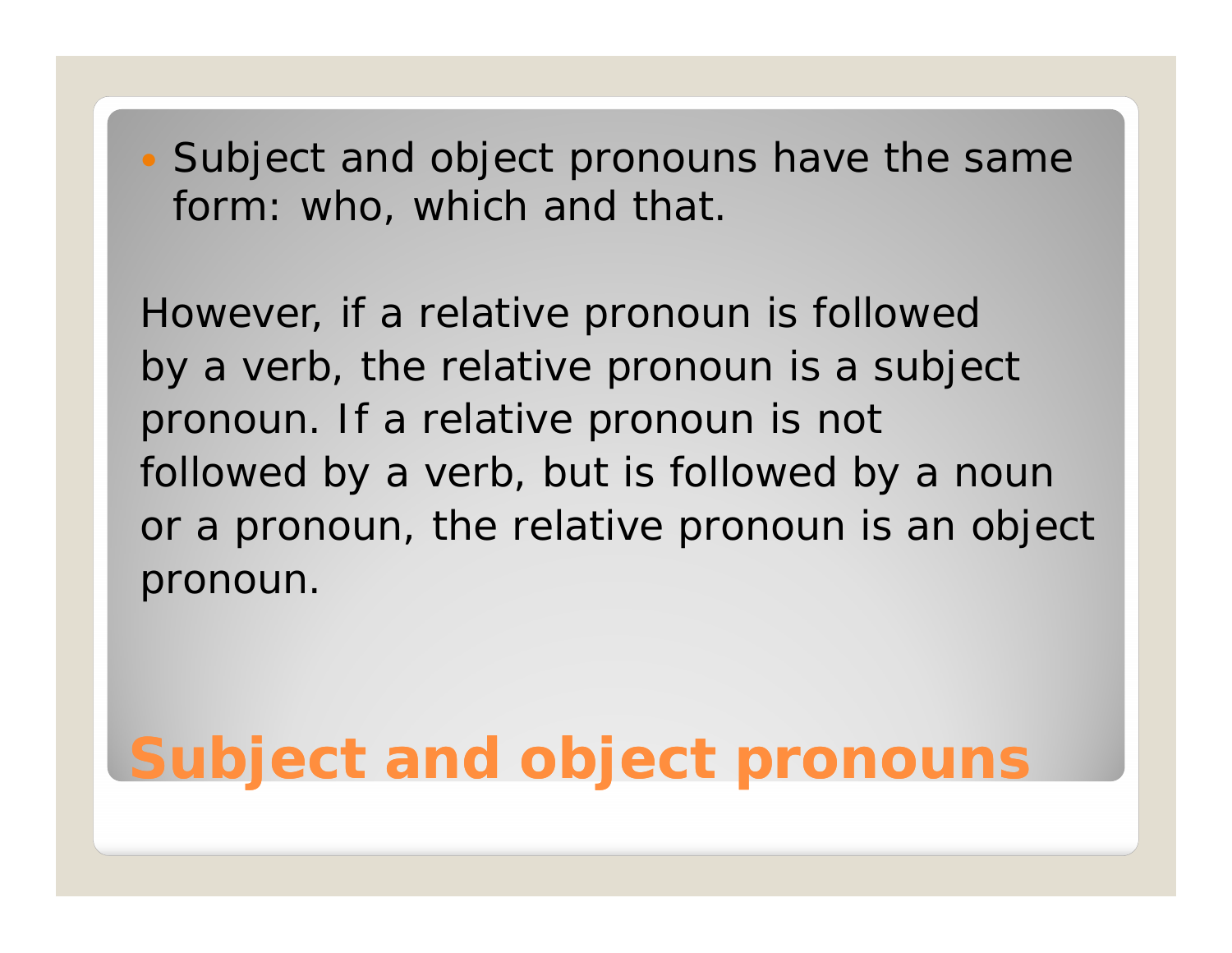Give detailed information defining a general term or expression

Examples: IBM computers *which are produced in USA* are the best.

My brother *who is an engineer* is a successful businessman.

# **Defining Relative Clause**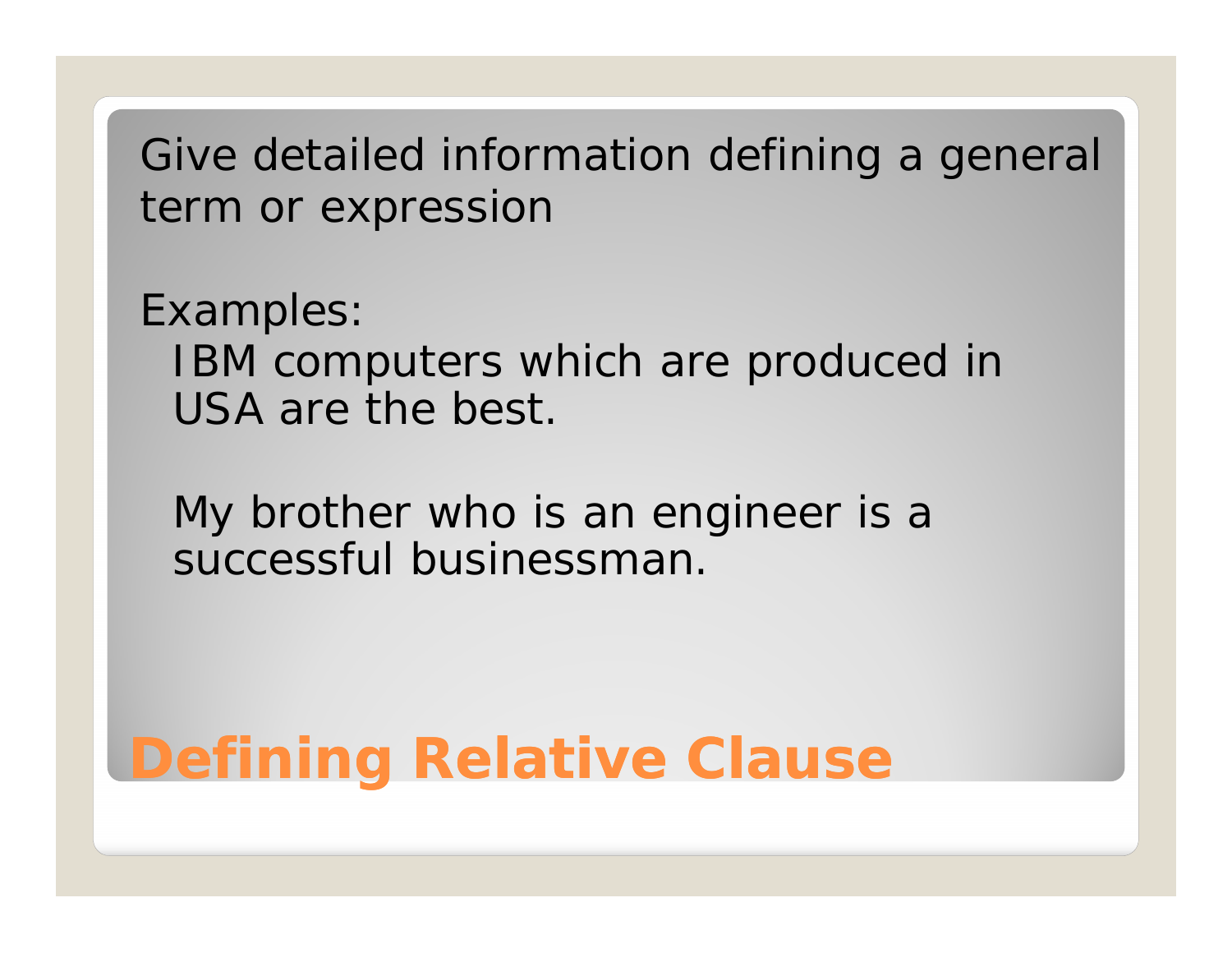Give additional information on something, but do not define it.

Examples:

IBM computers, which are produced in USA, are the best.

My brother, who is an engineer, is a successful businessman.

### **Non -Defining Relative Clauses**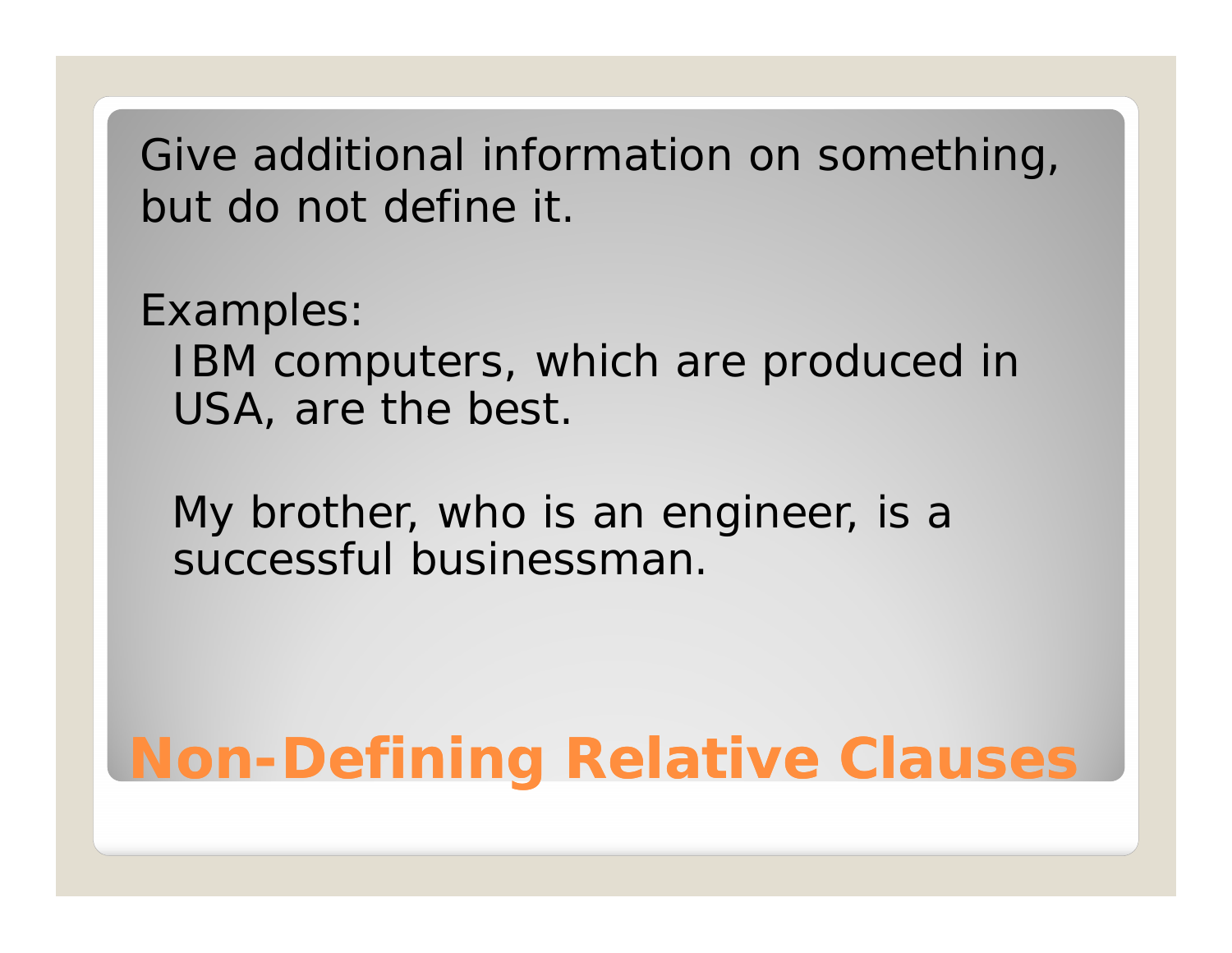Subject pronouns must always be used:

The instrument *which* is lying on the table is broken.

 Object pronouns can be omitted in defining relative clauses:

The instrument (*which*) Tom lay on the table is broken.

# **Omission of relative pronouns**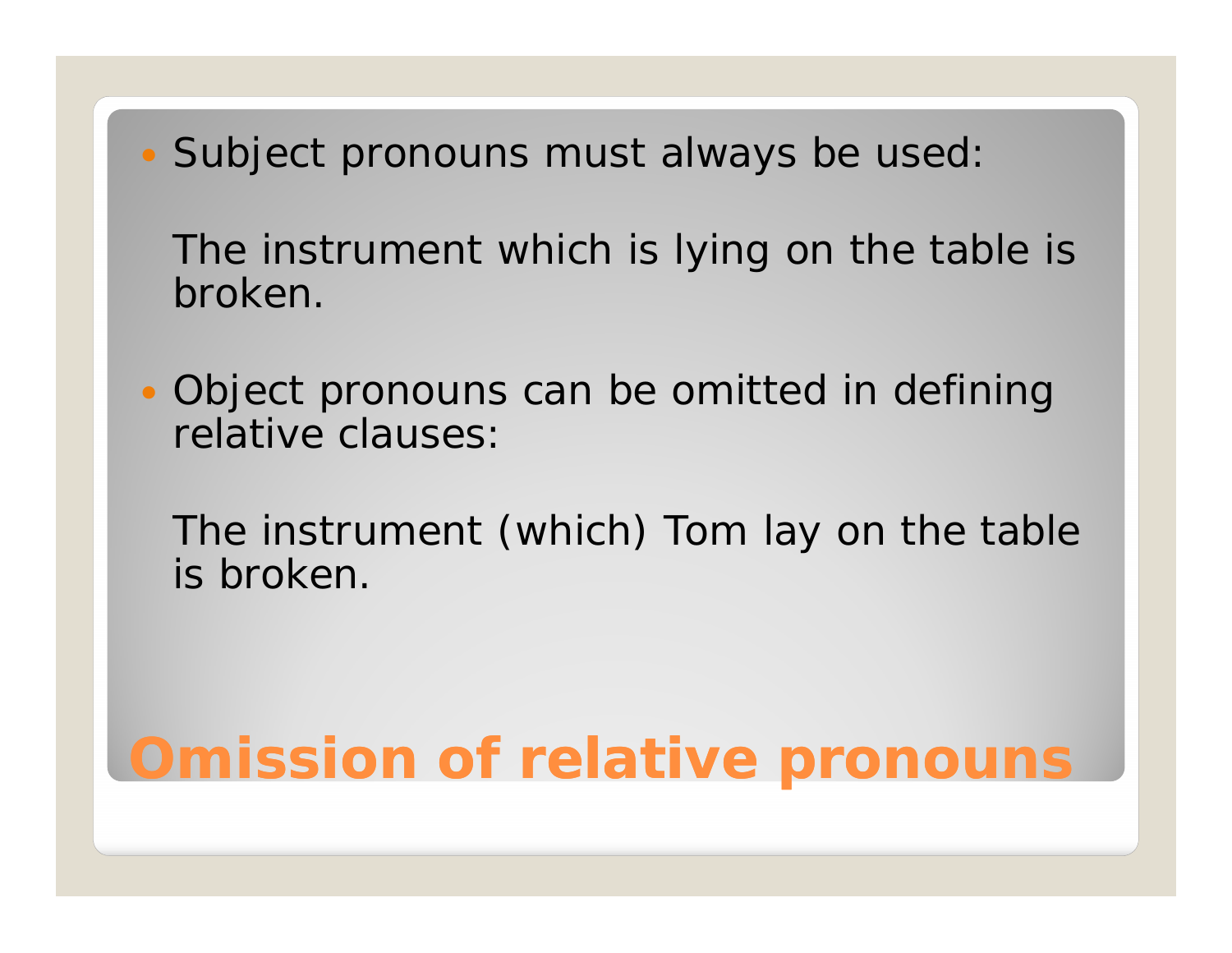- Defining relative clauses (identifying relative clauses)are not put in commas My brother who lives in Sidney came to see me last month. *(I have three brothers. One of them lives in Sidney.)*
- $\bullet$  Non-defining relative clauses (nonidentifying) are put in commas My brother, who lives in Sidney, came to see me last month. (*I have one brother only.)*

#### **Punctuation**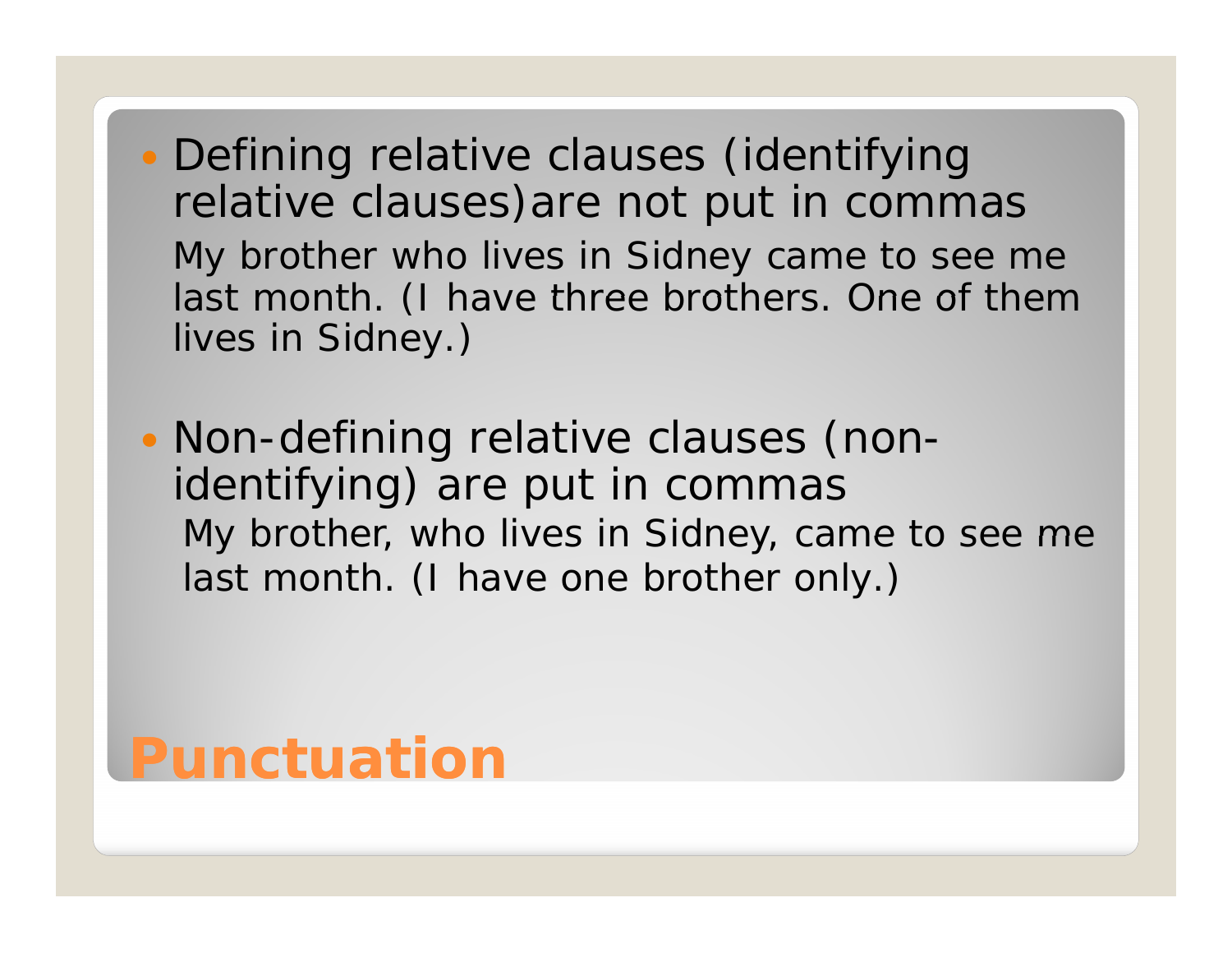| <b>Relative</b><br>adverb | <b>Meaning</b> | <b>Use</b>                     | <b>Example</b>                |
|---------------------------|----------------|--------------------------------|-------------------------------|
| when                      | in/on which    | refers to a time<br>expression | the day when we<br>met him    |
| where                     | in/at which    | refers to a place              | the place where we<br>met him |
| why                       | for which      | refers to a reason             | the reason why we<br>met him  |

### **RELATIVE ADVERBS**